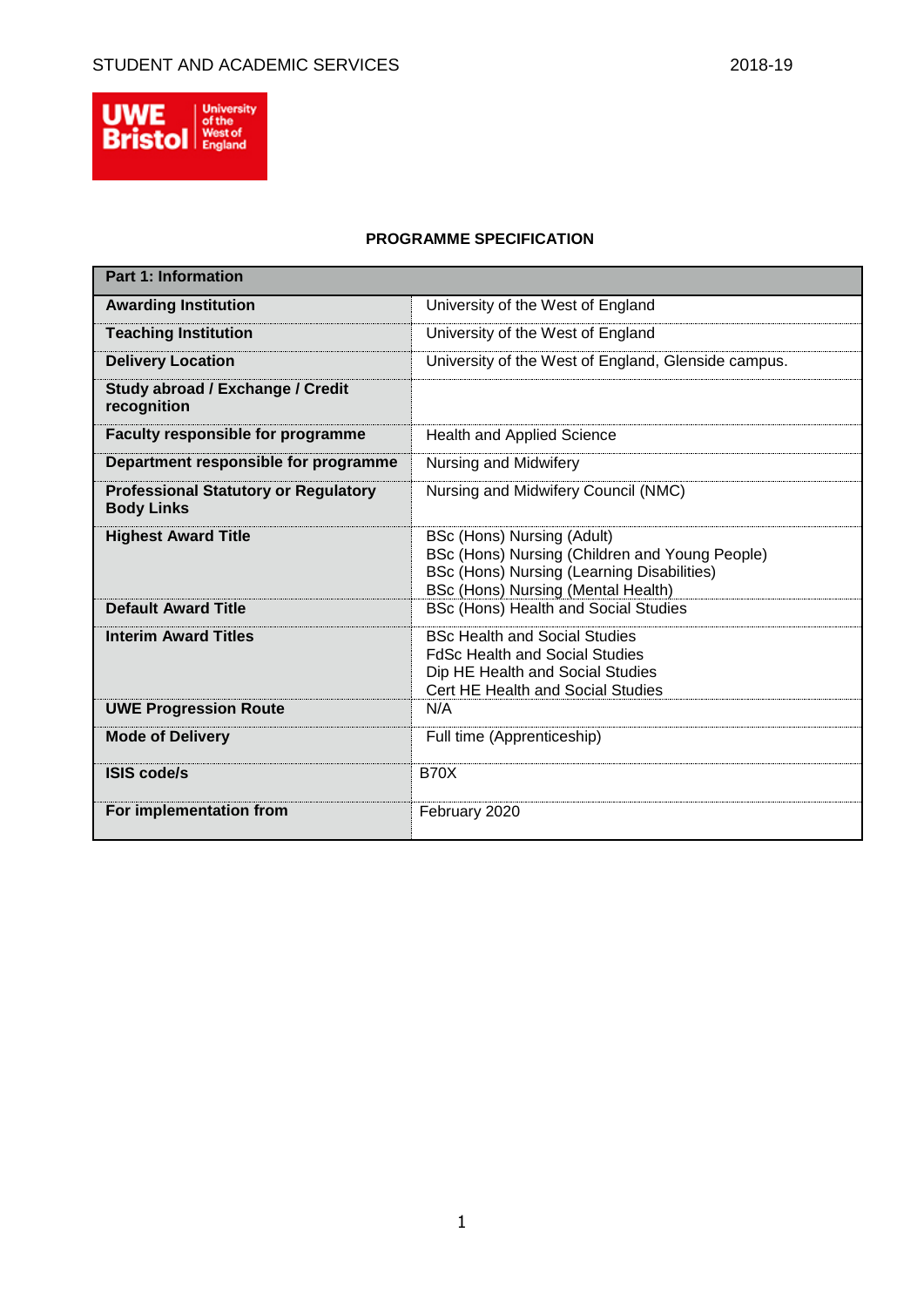## **Part 2: Description**

Nursing is the science and art of promoting and protecting health and well-being, preventing ill-health, and prolonging life through the organised efforts of society. Nursing knowledge, skills and understanding are essential in tackling some of the major challenges of the 21<sup>st</sup> century healthcare delivery including the rising tide of avoidable disease and the persistence of health inequalities nationally and globally. The roles that nursing professionals undertake vary greatly, but all aim to improve health, prevent ill-health, and make a positive difference to peoples' lives.

The philosophy of UWE's nursing education encompasses a flexible, progressive and innovative approach to ensure our graduates are caring, competent and critical thinkers. This will be realised by working in partnership with our local National Health Service, Private and voluntary sector partners expanding and developing national and international links; representing the breadth of opportunities available in healthcare. UWE provides innovative practice learning opportunities through our strategic planning of placement episodes of care, linking theory to practice and anticipating future trends in care delivery.

UWE's philosophy of teaching and learning recognises the value of theoretical and practical experience equally; through the promotion of positive learning communities. The identity of the UWE Future Nurse is crucial in the teaching and learning activities ensuring that all individuals enrolled onto a nursing programme will be empowered and proactive; challenging assumptions and transforming practice. The UWE nurse seeks opportunities to enhance their learning and identifies continuous development of practice. The UWE graduate nurse will be situationally responsive, digitally literate, driving the profession forward through connectivity and dynamism that has been underpinned by research informed learning and teaching.

### Broad aims

- Provide exploratory learning opportunities fostering solution focussed practitioners
- Create competency in evidence based enquiry and self-directed learning
- Develop a flexible and adaptable nursing workforce
- Meet the Future Nurse standards as set out by the Nursing and Midwifery Council (NMC)
- Facilitate access to postgraduate study and beyond

Specific aims:

- Future Nurse uses facets of Critical Pedagogy, Action Learning, Enquiry Based Learning and Peer Coaching in learning and teaching methods incorporating digital technology
- The assessment strategies within the modules are designed to account for the broad aims of the programme and captures all experiences in the course of the students journey
- Strong links with research and evidence-based practice is embedded within the curriculum
- $\bullet$

### **Programme requirements for the purposes of the Higher Education Achievement Record (HEAR)**

Nursing at UWE prepares graduates for the inevitable changes in the profession which will occur during their career, enabling them to undertake and enjoy lifelong learning and continuing professional development. So that as a Future Nurse and leaders they will have the professional values and core skills of compassion, competency, a caring attitude and commitment to nursing and who will have the courage to ransform, challenge and promote best practice. All of the NMC (2018) standards for pre-registration nursing education must be achieved to complete the BSc (Hons) Nursing.

## **Regulations**

## **Approved to University Academic Regulations and Procedures**

The maximum registration period for this programme is six years to safeguard continuing currency of knowledge and its application in a professional context. Any progression beyond six years must be approved through a UWE examination board. In order to be eligible for registration at the end of the course, students must have demonstrated that they have met the professional requirements as stipulated by the NMC, including a declaration of good health and good character (all fields); 4600 hours of theory and practice with a minimum of 2300 hours in each (all fields), numeracy (all fields) and EU requirements (Adult Field).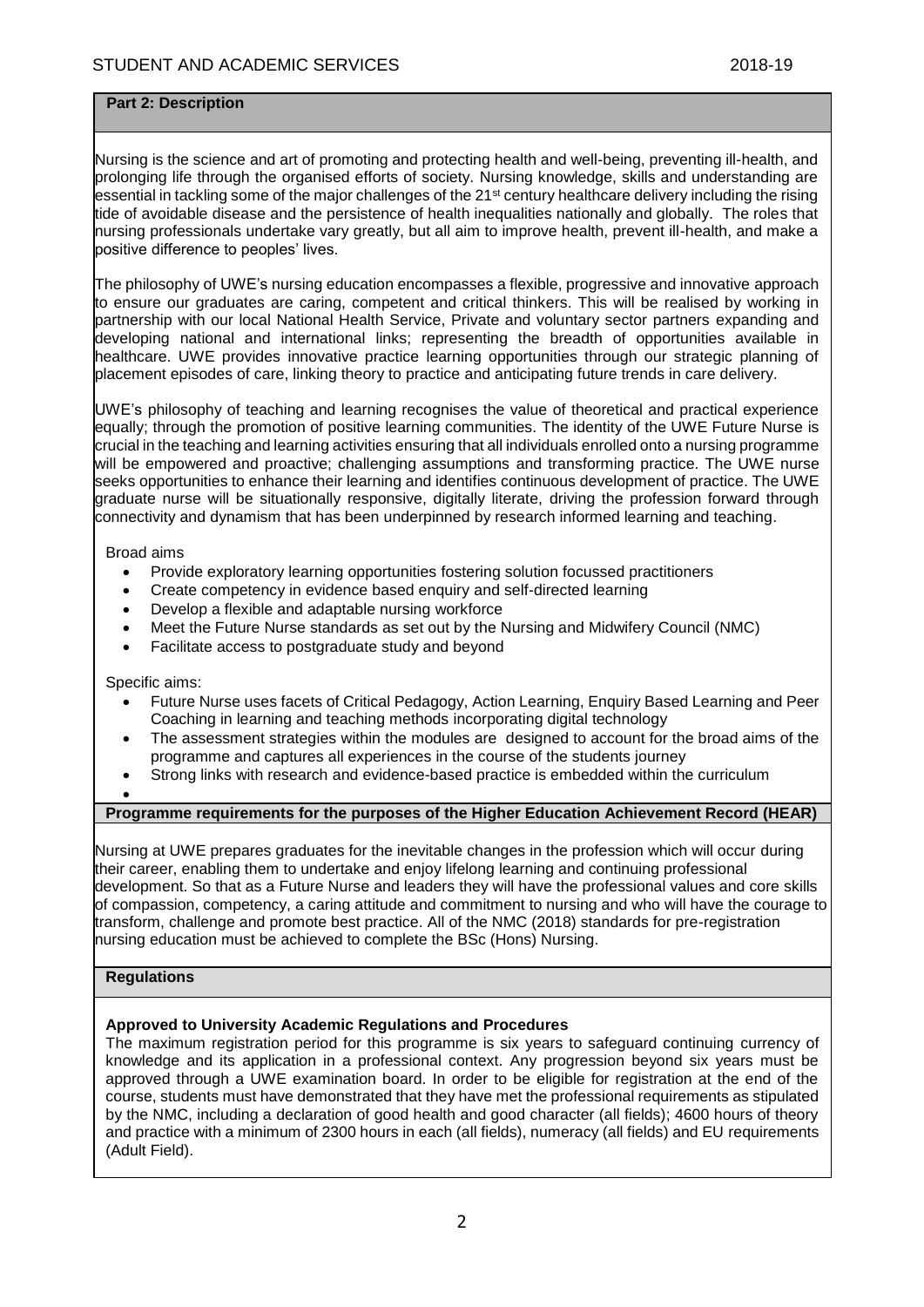## **Part 2: Description**

Upon completion of the programme, students who take longer than 6 months to register will be required to submit more information and those who take longer than 5 years to register will need to contact the NMC to do so.

## **UWE Regulation variant (approved July 2019)**

UWE regulations pertaining to recognition of prior learning limits and re-using credit do not apply to a NMC registered nurse seeking to gain an award leading to registration in another field of nursing.

External examiner(s) are appointed in line with the NMC (2018) requirement to 'ensure appropriately qualified and experienced external examiners consider and report on the quality of theory and practice learning'.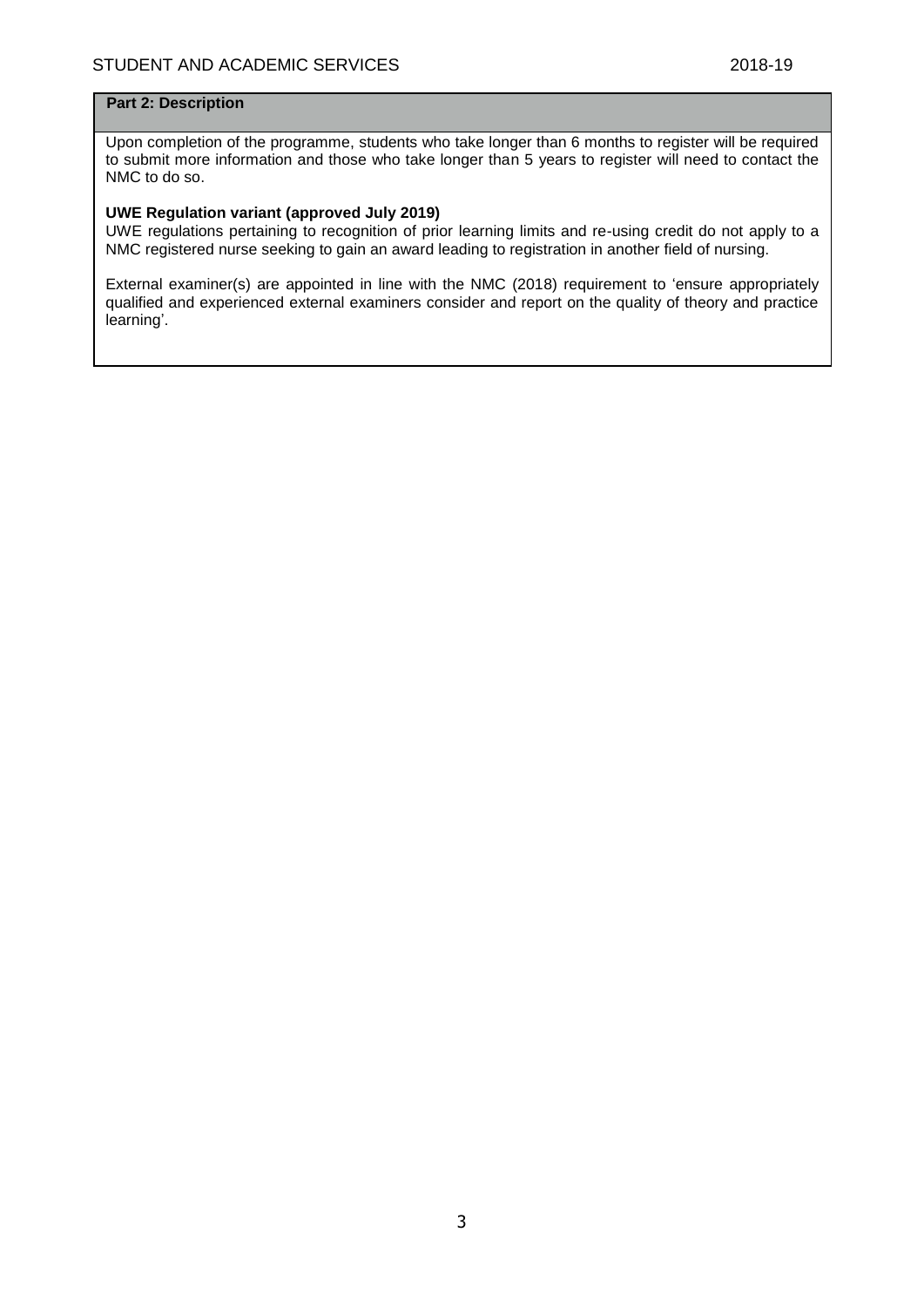### **Part 3: Learning Outcomes of the Programme**

*The Learning Outcomes taken from the Future Nurse standards: Standards for registered nurses (NMC, 2018)*

- *A. Knowledge and Understanding (subject specific)*
	- Understand the need to base all decisions regarding care and interventions on people's needs and preferences, recognising and addressing any personal and external factors that may unduly influence their decisions and in accordance with the NMC Code (2018)
	- Support and enable people at all stages of life and in all care settings to make informed choices about how to manage health challenges in order to maximise their quality of life and improve health outcomes.
	- Work in partnership with people, families and carers to evaluate whether care is effective and the goals of care have been met in line with their wishes, preferences and desired outcomes
	- Communication skills for assessing, planning, providing and managing best practice, evidence-based nursing care

## *B. Intellectual Skills (generic)*

- Work in partnership with people to develop person-centred care plans that take into account their circumstances, characteristics and preferences
- Commitment to continuing professional development and lifelong learning through the development of skills in relation to self-directed and independent study
- Make a key contribution to the continuous monitoring and quality improvement of care and treatment in order to enhance health outcomes and people's experience of nursing and related care
- Contribute to processes of organisational change through an awareness of local and national policies.

## *C. Subject/Professional/Practical Skills (subject specific)*

- Act in the best interests of people, putting them first and providing nursing care that is person-centred, safe and compassionate.
- Act professionally at all times and use their knowledge and experience to make evidence-based decisions about care
- Play a key role in improving and maintaining the mental, physical and behavioural health and well-being of people, families, communities and populations.
- Active involvement in the prevention of and protection against disease and ill health and engage in public health, community development and global health agendas, and in the reduction of health inequalities
- Take the lead in providing evidence-based, compassionate and safe nursing interventions. They ensure that care they provide and delegate is person-centred and of a consistently high standard
- Responsible for managing nursing care and are accountable for the appropriate delegation and supervision of care provided by others in the team including lay carers
- Play an active and equal role in the interdisciplinary team, collaborating and communicating effectively with a range of colleagues
- Assess risks to safety or experience and take appropriate action to manage those, putting the best interests, needs and preferences of people first
- Play a leadership role in coordinating and managing the complex nursing and integrated care needs of people at any stage of their lives, across a range of organisations and settings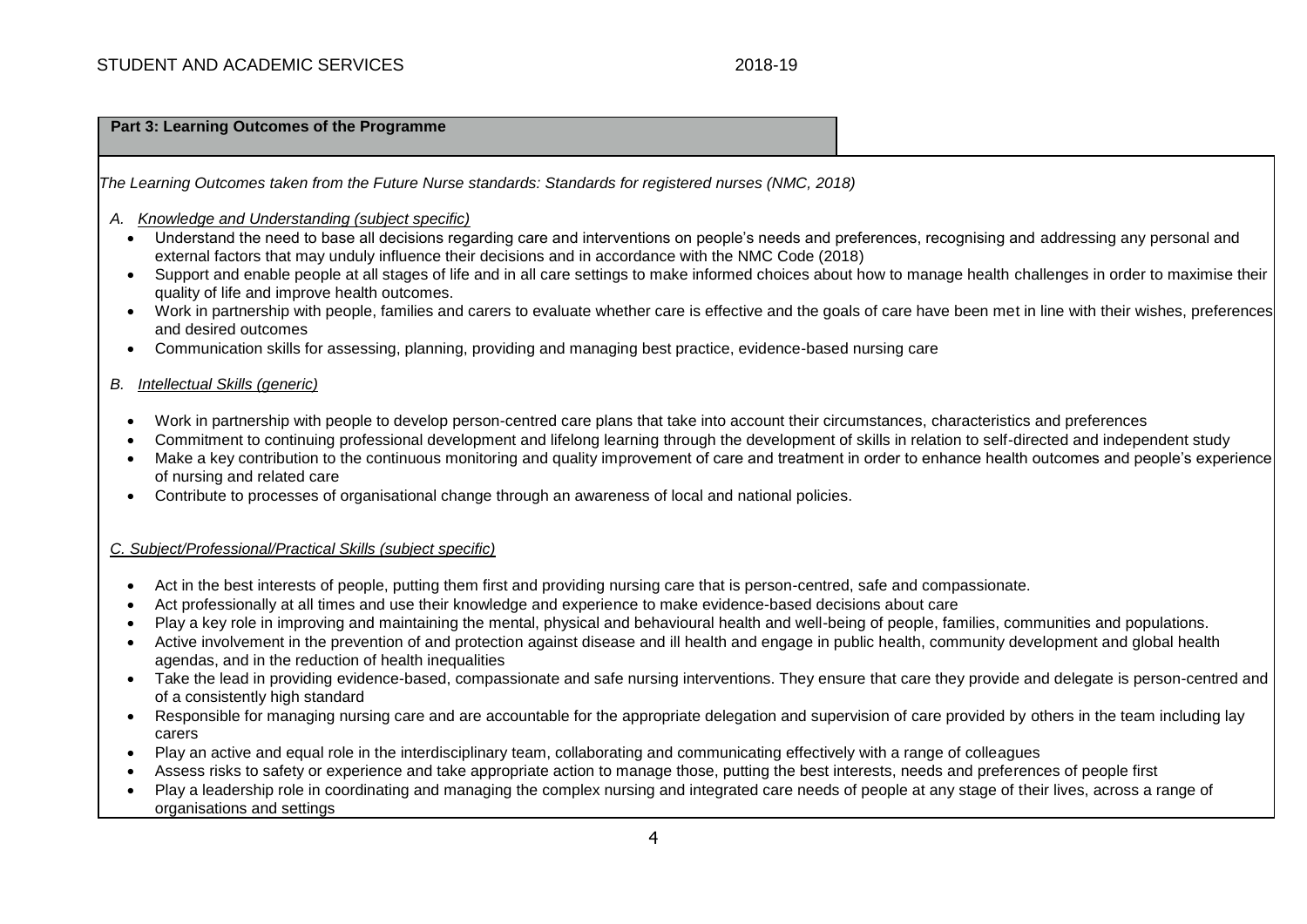## **Part 3: Learning Outcomes of the Programme**

*D. Transferable Skills and other attributes (generic)*

- Communicate effectively, are role models for others, and are accountable for their actions
- Continually reflect on their practice and keep abreast of new and emerging developments in nursing, health and care
- Prioritise the needs of people when assessing and reviewing their mental, physical, cognitive, behavioural, social and spiritual needs
- Use information obtained during assessments to identify the priorities and requirements for person-centred and evidence-based nursing interventions and support
- Provide leadership by acting as a role model for best practice in the delivery of nursing care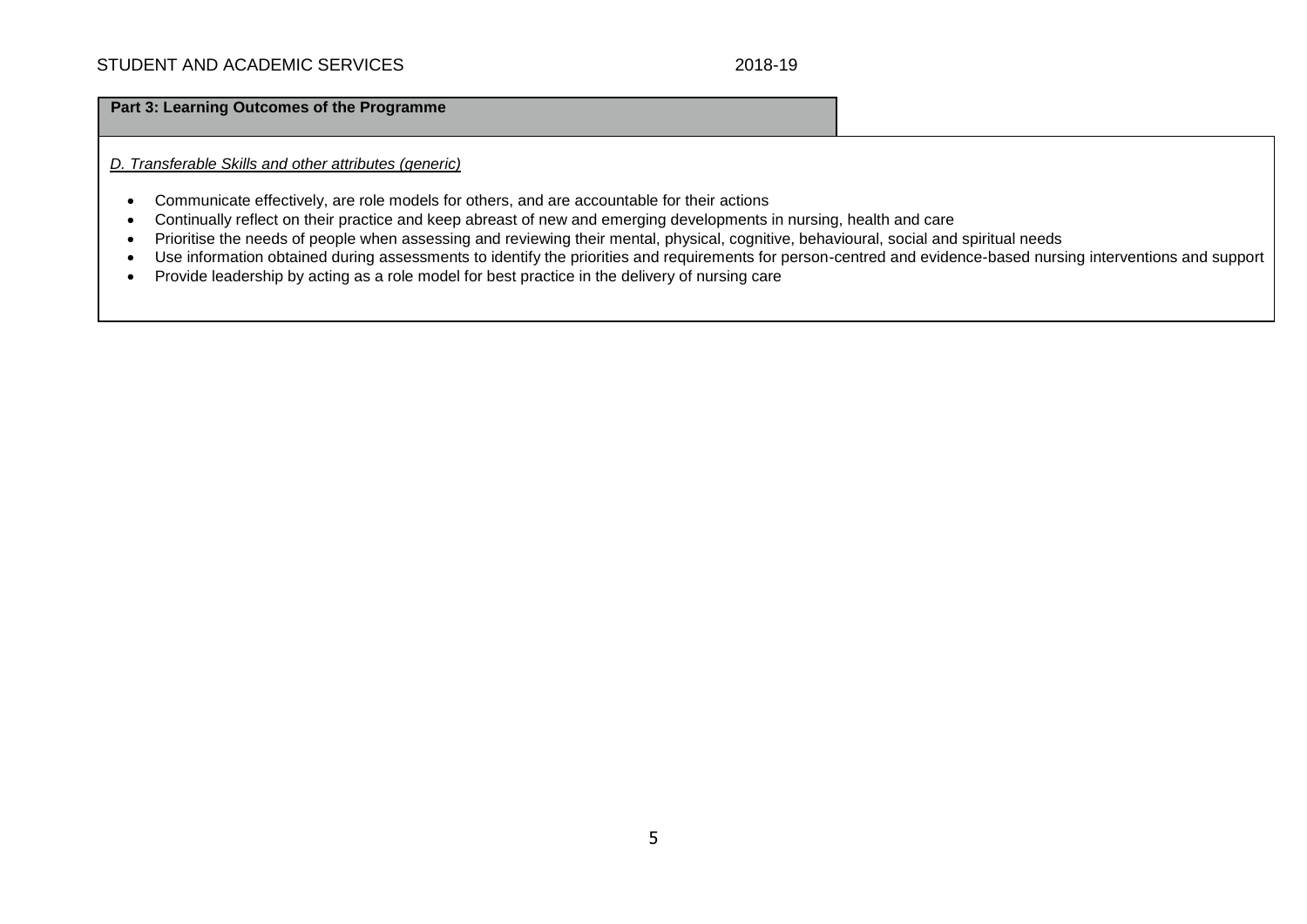| <b>Learning Outcomes:</b><br>A) Knowledge and understanding:                                                                                                                                                                                                                  | 1UZWK88-30-1<br>Nursing | UZTK89-30-1<br>$\sim$<br>Nursing | UZUK9U-30-1<br>$\overline{\phantom{0}}$<br>Care<br>৳<br>Episodes | UZZK9V-30-1<br>$\mathbf{\Omega}$<br>Care<br>$\overline{\sigma}$<br>Episodes | Adult UZTK8N-30-2<br>$\blacksquare$<br>$\infty$<br>Nursing | Child UZUK8P-30-2<br>$\blacksquare$<br>$\infty$<br>Nursing: | Learning Disabilities UZZK8Q-30-2<br>$\mathbf{I}$<br>S<br>Nursing | - Mental Health UZZK8R-30-2<br>ო<br>Nursing: | UZZK8S-30-2<br>4<br>Nursing | UZUK8T-30-2<br>Ю<br>Nursing | 3 UZWK9W-15-2<br>Episodes of Care | UZTK9Y-15-2<br>4<br>Care<br>Episodes of | Choice Module | 6 UZTK8U-15-3<br>Nursing | 7 UZWK8V-15-3<br>Nursing | UZUK8W-30-3<br>$\infty$<br>Vursing | 5 UZUKF3-15-3<br>Episodes of Care | UZTKF4-30-3<br>$\mathbf{\circ}$<br>Care<br>$\overline{\sigma}$<br>Episodes |
|-------------------------------------------------------------------------------------------------------------------------------------------------------------------------------------------------------------------------------------------------------------------------------|-------------------------|----------------------------------|------------------------------------------------------------------|-----------------------------------------------------------------------------|------------------------------------------------------------|-------------------------------------------------------------|-------------------------------------------------------------------|----------------------------------------------|-----------------------------|-----------------------------|-----------------------------------|-----------------------------------------|---------------|--------------------------|--------------------------|------------------------------------|-----------------------------------|----------------------------------------------------------------------------|
| Understand the need to base all decisions<br>regarding care and interventions on people's<br>needs and preferences, recognising and<br>addressing any personal and external factors that<br>may unduly influence their decisions and in<br>accordance with the NMC Code (2018 | $\mathbf{x}$            | X                                | X                                                                | X                                                                           | X                                                          | X                                                           | $\mathbf x$                                                       | $\boldsymbol{x}$                             | $\mathbf{x}$                | X                           | $\boldsymbol{x}$                  | $\boldsymbol{x}$                        | X             | X                        | x                        | $\boldsymbol{x}$                   | $\pmb{\chi}$                      | X                                                                          |
| Work in partnership with people, families and<br>carers to evaluate whether care is effective and<br>the goals of care have been met in line with their<br>wishes, preferences and desired outcomes                                                                           |                         |                                  | $\pmb{\mathsf{x}}$                                               | $\pmb{\chi}$                                                                | $\pmb{\chi}$                                               | $\pmb{\mathsf{x}}$                                          | $\boldsymbol{x}$                                                  | $\boldsymbol{\mathsf{x}}$                    |                             |                             | $\pmb{\chi}$                      | $\boldsymbol{\mathsf{x}}$               |               |                          |                          |                                    | $\pmb{\chi}$                      | X                                                                          |
| Communication skills for assessing, planning,<br>providing and managing best practice, evidence-<br>based nursing care                                                                                                                                                        | $\mathbf{x}$            | X                                | $\pmb{\mathsf{x}}$                                               | $\pmb{\chi}$                                                                | X                                                          | $\pmb{\mathsf{x}}$                                          | $\mathbf{x}$                                                      | $\boldsymbol{x}$                             | $\mathbf x$                 | $\boldsymbol{x}$            | $\pmb{\mathsf{x}}$                | $\pmb{\chi}$                            | X             | $\boldsymbol{x}$         | $\mathbf{x}$             | $\boldsymbol{x}$                   | $\pmb{\chi}$                      | X                                                                          |
| Support and enable people at all stages of life and<br>in all care settings to make informed choices<br>about how to manage health challenges in order<br>to maximise their quality of life and improve health<br>outcomes.                                                   |                         |                                  | X                                                                | $\boldsymbol{x}$                                                            |                                                            |                                                             |                                                                   |                                              |                             |                             | $\boldsymbol{x}$                  | $\boldsymbol{x}$                        |               |                          |                          |                                    | $\boldsymbol{x}$                  | X                                                                          |
| (B) Intellectual Skills<br>Work in partnership with people to develop<br>person-centred care plans that take into account<br>their circumstances, characteristics and<br>preferences                                                                                          |                         |                                  | $\pmb{\mathsf{x}}$                                               | $\pmb{\mathsf{x}}$                                                          |                                                            |                                                             |                                                                   |                                              |                             |                             | X                                 | $\boldsymbol{\mathsf{x}}$               |               |                          |                          |                                    | $\boldsymbol{x}$                  | X                                                                          |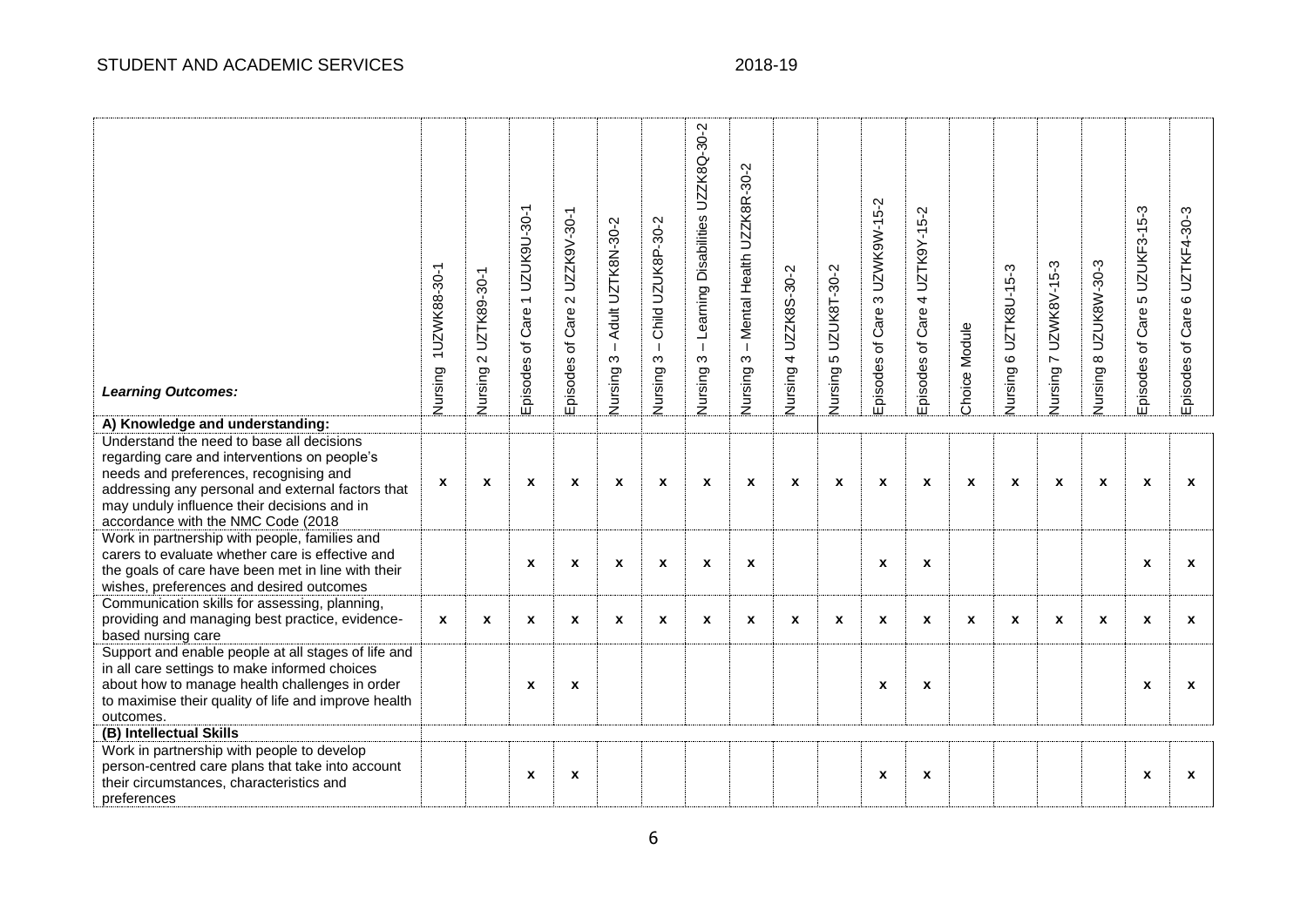# STUDENT AND ACADEMIC SERVICES

# 2018-19

| Commitment to continuing professional<br>development and lifelong learning through the<br>development of skills in relation to self-directed<br>and independent study                                                       | X            |                    | $\pmb{\chi}$     | X                | X            | $\boldsymbol{x}$   | $\boldsymbol{\mathsf{x}}$ | $\mathbf{x}$ |                           |                  | $\boldsymbol{\mathsf{x}}$ | X                  |                    |                           |                  |                           | X                  | X            |
|-----------------------------------------------------------------------------------------------------------------------------------------------------------------------------------------------------------------------------|--------------|--------------------|------------------|------------------|--------------|--------------------|---------------------------|--------------|---------------------------|------------------|---------------------------|--------------------|--------------------|---------------------------|------------------|---------------------------|--------------------|--------------|
| Make a key contribution to the continuous<br>monitoring and quality improvement of care and<br>treatment in order to enhance health outcomes<br>and people's experience of nursing and related<br>care                      |              | $\boldsymbol{x}$   |                  |                  |              |                    |                           |              | $\boldsymbol{\mathsf{x}}$ |                  |                           |                    |                    | X                         | $\pmb{\chi}$     | $\boldsymbol{\mathsf{x}}$ |                    |              |
| Contribute to processes of organisational change<br>through an awareness of local and national<br>policies                                                                                                                  |              |                    |                  |                  |              |                    |                           |              |                           |                  |                           |                    |                    | X                         | X                | $\mathbf x$               | $\boldsymbol{x}$   | X            |
| (C) Subject/Professional/Practical Skills                                                                                                                                                                                   |              |                    |                  |                  |              |                    |                           |              |                           |                  |                           |                    |                    |                           |                  |                           |                    |              |
| Act in the best interests of people, putting them<br>first and providing nursing care that is person-<br>centred, safe and compassionate.                                                                                   | X            | $\pmb{\mathsf{x}}$ | $\pmb{\chi}$     | X                | X            | $\pmb{\mathsf{x}}$ | $\boldsymbol{\mathsf{x}}$ | X            | $\pmb{\chi}$              | $\boldsymbol{x}$ | $\pmb{\chi}$              | $\pmb{\mathsf{x}}$ | $\pmb{\mathsf{x}}$ | $\pmb{\mathsf{x}}$        | X                | $\boldsymbol{\mathsf{x}}$ | $\pmb{\mathsf{x}}$ | X            |
| Act professionally at all times and use their<br>knowledge and experience to make evidence-<br>based decisions about care                                                                                                   | $\mathbf{x}$ | $\pmb{\chi}$       | $\pmb{\chi}$     | X                | $\mathbf{x}$ | $\mathbf{x}$       | $\mathbf{x}$              | X            | $\boldsymbol{x}$          | $\boldsymbol{x}$ | $\boldsymbol{x}$          | $\pmb{\chi}$       | X                  | $\mathbf{x}$              | X                | $\mathbf{x}$              | $\mathbf x$        | X            |
| Play a key role in improving and maintaining the<br>mental, physical and behavioural health and well-<br>being of people, families, communities and<br>populations.                                                         |              |                    | $\pmb{\chi}$     | X                |              |                    |                           |              |                           |                  | $\boldsymbol{\mathsf{x}}$ | $\pmb{\chi}$       |                    |                           |                  |                           | $\boldsymbol{x}$   | X            |
| Active involvement in the prevention of and<br>protection against disease and ill health and<br>engage in public health, community development<br>and global health agendas, and in the reduction of<br>health inequalities |              | $\boldsymbol{x}$   | $\pmb{\chi}$     | X                |              |                    |                           |              |                           |                  | $\boldsymbol{x}$          | $\pmb{\chi}$       |                    |                           |                  |                           | $\pmb{\chi}$       | $\mathbf x$  |
| Take the lead in providing evidence-based,<br>compassionate and safe nursing interventions.                                                                                                                                 |              |                    |                  |                  |              |                    |                           |              |                           |                  | $\boldsymbol{x}$          | X                  |                    |                           | $\mathbf{x}$     | $\mathbf{x}$              | $\mathbf{x}$       | $\mathbf{x}$ |
| Ensure that care they provide and delegate is<br>person-centred and of a consistently high<br>standard                                                                                                                      |              |                    | $\mathbf{x}$     | X                |              |                    |                           |              |                           |                  | $\mathbf{x}$              | X                  |                    |                           |                  |                           | $\mathbf{x}$       | X            |
| Responsible for managing nursing care and are<br>accountable for the appropriate delegation and<br>supervision of care provided by others in the team<br>including lay carers                                               |              |                    |                  |                  |              |                    |                           |              |                           |                  |                           |                    |                    |                           | X                | $\mathbf{x}$              | $\mathbf{x}$       | X            |
| Play an active and equal role in the<br>interdisciplinary team, collaborating and<br>communicating effectively with a range of<br>colleagues                                                                                | $\mathbf{x}$ | $\boldsymbol{x}$   | $\boldsymbol{x}$ | $\boldsymbol{x}$ |              |                    |                           | $\mathbf{x}$ | $\boldsymbol{\mathsf{x}}$ | $\boldsymbol{x}$ | $\boldsymbol{\mathsf{x}}$ | $\boldsymbol{x}$   | X                  | $\boldsymbol{\mathsf{x}}$ | $\boldsymbol{x}$ |                           | $\mathbf{x}$       | X            |
| Assess risks to safety or experience and take<br>appropriate action to manage those, putting the                                                                                                                            |              |                    | $\boldsymbol{x}$ | X                |              |                    |                           |              |                           | X                | $\boldsymbol{x}$          | X                  |                    |                           |                  |                           | $\mathbf x$        | X            |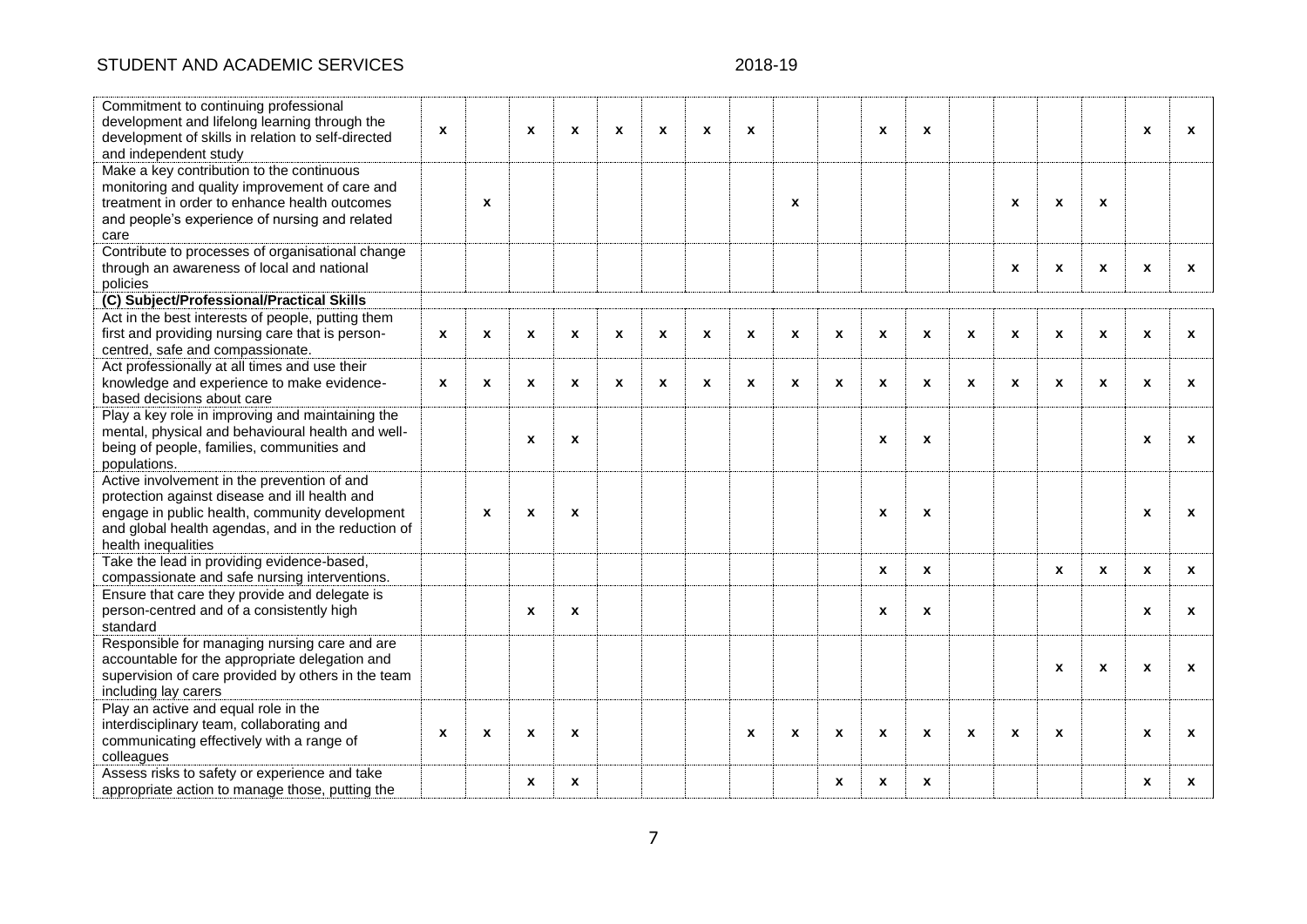# STUDENT AND ACADEMIC SERVICES 2018-19

| best interests, needs and preferences of people<br>first                                                                                                                  |              |   |                          |         |   |   |   |              |                           |                           |                           |   |   |             |              |             |  |
|---------------------------------------------------------------------------------------------------------------------------------------------------------------------------|--------------|---|--------------------------|---------|---|---|---|--------------|---------------------------|---------------------------|---------------------------|---|---|-------------|--------------|-------------|--|
| (D) Transferable skills and other attributes                                                                                                                              |              |   |                          |         |   |   |   |              |                           |                           |                           |   |   |             |              |             |  |
| Communicate effectively, are role models for<br>others, and are accountable for their actions                                                                             |              |   | X                        | X       |   |   |   |              |                           |                           | X                         | X |   |             | $\mathbf{x}$ | $\mathbf x$ |  |
| Continually reflect on their practice and keep                                                                                                                            |              |   |                          |         |   |   |   |              |                           |                           |                           |   |   |             |              |             |  |
| abreast of new and emerging developments in<br>nursing, health and care                                                                                                   | $\mathbf{x}$ | X | X                        | X       | x | x | X | $\mathbf{x}$ | $\boldsymbol{\mathsf{x}}$ | $\boldsymbol{\mathsf{x}}$ | $\mathbf{x}$              | X | X | $\mathbf x$ | X            | X           |  |
| Prioritise the needs of people when assessing<br>and reviewing their mental, physical, cognitive,<br>behavioural, social and spiritual needs                              |              |   |                          | X       |   |   |   |              |                           |                           | X                         | x |   |             |              |             |  |
| Use information obtained during assessments to<br>identify the priorities and requirements for person-<br>centred and evidence-based nursing interventions<br>and support |              |   |                          | x       |   |   |   |              | X                         | $\boldsymbol{\mathsf{x}}$ | $\boldsymbol{\mathsf{x}}$ | X |   |             |              |             |  |
| Provide leadership by acting as a role model for<br>best practice in the delivery of nursing care                                                                         |              |   | $\overline{\phantom{a}}$ | v<br>л. |   |   |   |              |                           |                           | X                         |   |   |             | X            | X           |  |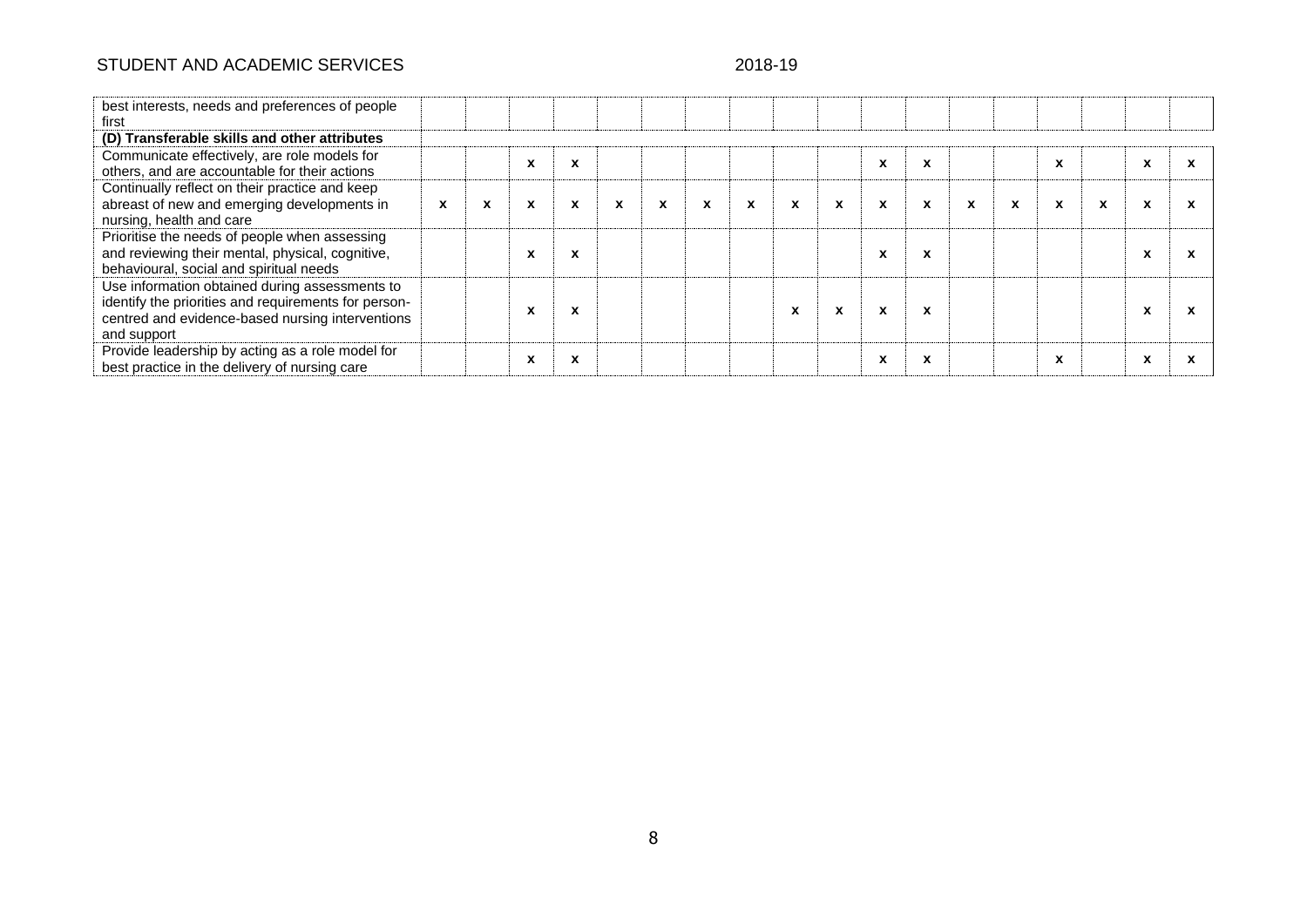# **Part 4: Programme Structure**

This structure diagram demonstrates the student journey from entry through to graduation for a typical **full time undergraduate student** including: level and credit requirements, interim award requirements, including compulsory and optional modules

| <b>ENTRY</b> |            | <b>Compulsory Modules</b>                                                             | <b>Optional Modules</b> | <b>Awards</b>                                                                |
|--------------|------------|---------------------------------------------------------------------------------------|-------------------------|------------------------------------------------------------------------------|
|              |            | Nursing 1: Preparation for<br>professional practice<br>and<br>learning<br>UZWK88-30-1 |                         | Interim award: Cert HE<br>Health & Social Studies<br>$(120 \text{ credits})$ |
|              | ↽<br>Level | Nursing 2: Physiology and<br>pharmacology and public<br>health<br>UZTK89-30-1         |                         |                                                                              |
|              |            | Episodes of Care 1<br>UZUK9U-30-1                                                     |                         |                                                                              |
|              |            | Episodes of Care 2<br>UZZK9V-30-1                                                     |                         |                                                                              |

|         | <b>Compulsory Modules</b>                                                                                                                                                                                                                                                                                                                                  | <b>Optional Modules</b> | <b>Interim Awards</b>                                                                                                                                |
|---------|------------------------------------------------------------------------------------------------------------------------------------------------------------------------------------------------------------------------------------------------------------------------------------------------------------------------------------------------------------|-------------------------|------------------------------------------------------------------------------------------------------------------------------------------------------|
|         | Nursing 3: Complexities of<br>health in adult nursing<br><b>UZTK8N-30-2</b><br>Nursing 3: Complexities of<br>health in Children and Young                                                                                                                                                                                                                  |                         | Interim award: Dip HE<br><b>Health &amp; Social Studies</b><br>$(240 \text{ credits})$                                                               |
| Level 2 | person's nursing<br><b>UZUK8P-30-2</b><br>Nursing 3: Complexities of<br>health in learning disabilities<br>nursing<br>UZZK8Q-30-2<br>Nursing 3: Complexities of<br>health in in mental health<br>nursing<br>UZZK8R-30-2<br>Nursing 4: Assessment and<br><b>Clinical Reasoning</b><br>UZZK8S-30-2<br>Nursing 5: Evidence-based<br>Pharmacology and Practice |                         | <b>FdSc Health and Social</b><br><b>Studies</b><br>Credit requirements:<br>240 credits to include all<br>Episodes of Care modules<br>at levels 1 & 2 |
|         | <b>UZUK8T-30-2</b><br>Episodes of Care 3<br>UZWK9W-15-2<br>Episodes of Care 4<br><b>UZTK9Y-15-2</b>                                                                                                                                                                                                                                                        |                         |                                                                                                                                                      |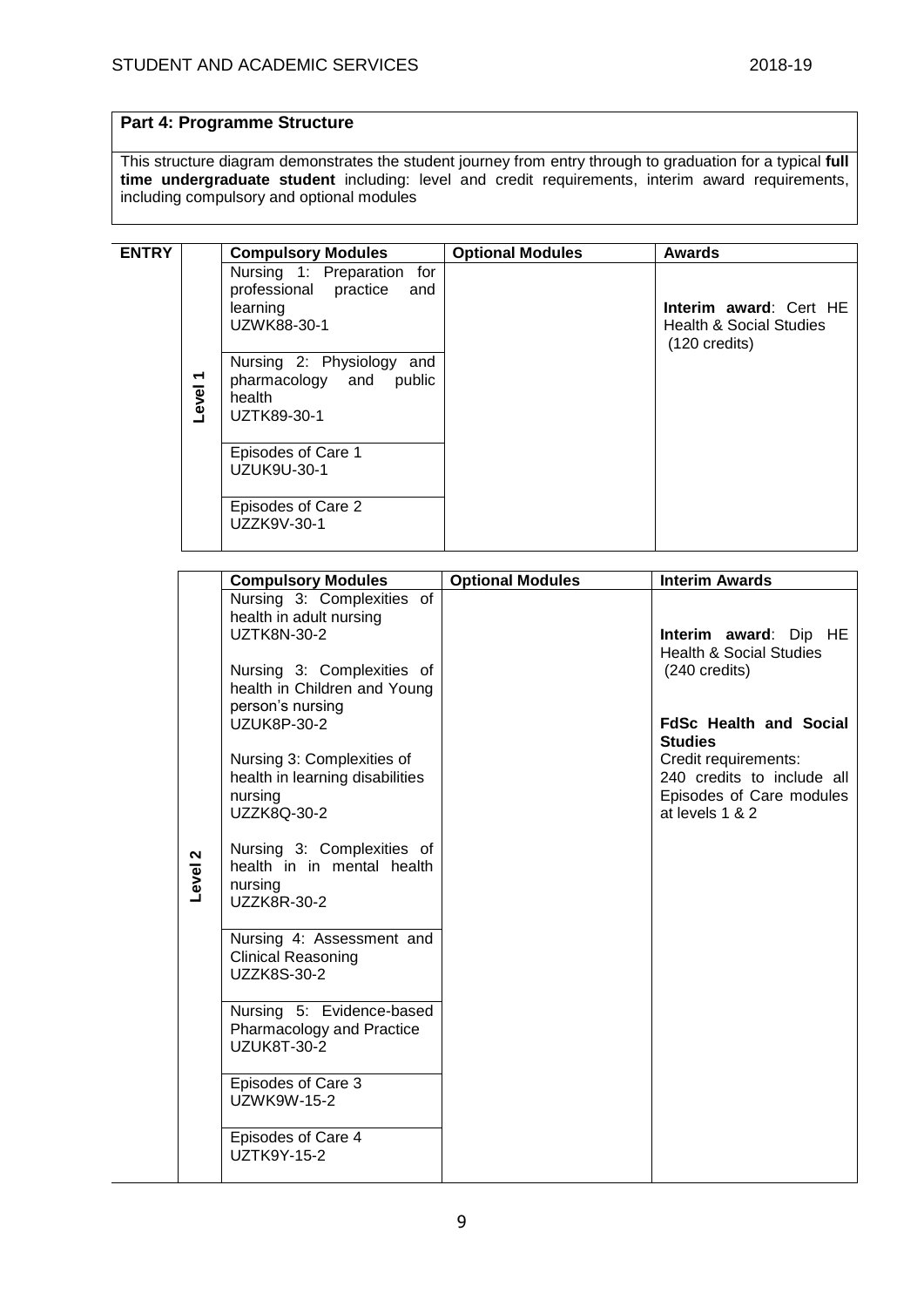|         | <b>Compulsory Modules</b>                                    | <b>Optional Modules</b>                    | <b>Interim Awards</b>                                                                                                                                                                                                          |
|---------|--------------------------------------------------------------|--------------------------------------------|--------------------------------------------------------------------------------------------------------------------------------------------------------------------------------------------------------------------------------|
|         | Nursing 6: Health<br>Care<br>Research Methods<br>UZTK8U-15-3 | Choice (optional) module<br>See list below | Interim award: BSc Health<br>and Social Studies<br>$(300 \text{ credits})$                                                                                                                                                     |
|         | Nursing 7: Leadership and<br>Supervision<br>UZWK8V-15-3      |                                            | Default award: BSc (Hons)<br><b>Health and Social Studies</b><br>$(360 \text{ credits})$                                                                                                                                       |
|         | Nursing 8: Final Project<br>UZUK8W-30-3                      |                                            | <b>HIGHEST AWARD:</b><br>$(360 \text{ credits})$<br>BSc (Hons) Nursing (Adult)<br><b>BSc (Hons) Nursing</b><br>(Children and Young People)                                                                                     |
| Level 3 | Episodes of Care 5<br><b>UZUKF3-15-3</b>                     |                                            | <b>BSc (Hons) Nursing</b><br>(Learning Disabilities)<br>BSc (Hons) Nursing (Mental<br>Health)                                                                                                                                  |
|         | Episodes of Care 6<br>UZTKF4-30-3                            |                                            | Only the highest awards<br>with named descriptors, ie<br><b>BSc (Hons) Nursing,</b><br>provide eligibility to apply<br>for Nursing and Midwifery<br><b>Council registration,</b><br>providing all NMC<br>requirements are met. |

Dependent on changing healthcare priorities and initiatives the module options may be added to or removed.

# **Choice (optional) modules**

| UZTRWH-15-3 / UZTK93-15-M | Collaborative Approaches to Effective Pain Management           |
|---------------------------|-----------------------------------------------------------------|
| UZTRWG-15-3 / UZTK96-15-M | <b>Primary and Community Healthcare</b>                         |
| UZTRSP-15-3 / UZTRA7-15-M | Public Health and Health Promotion for Professional Practice    |
| UZTSP3-15-3 / UZTSP4-15-M | <b>World Wide Nursing</b>                                       |
| UZWY7M-15-3 / UZWY7Q-15-M | Introduction to emergency care                                  |
| UZZRUW-15-3               | Solution Focused Practice – developing empowering conversations |
|                           | with people                                                     |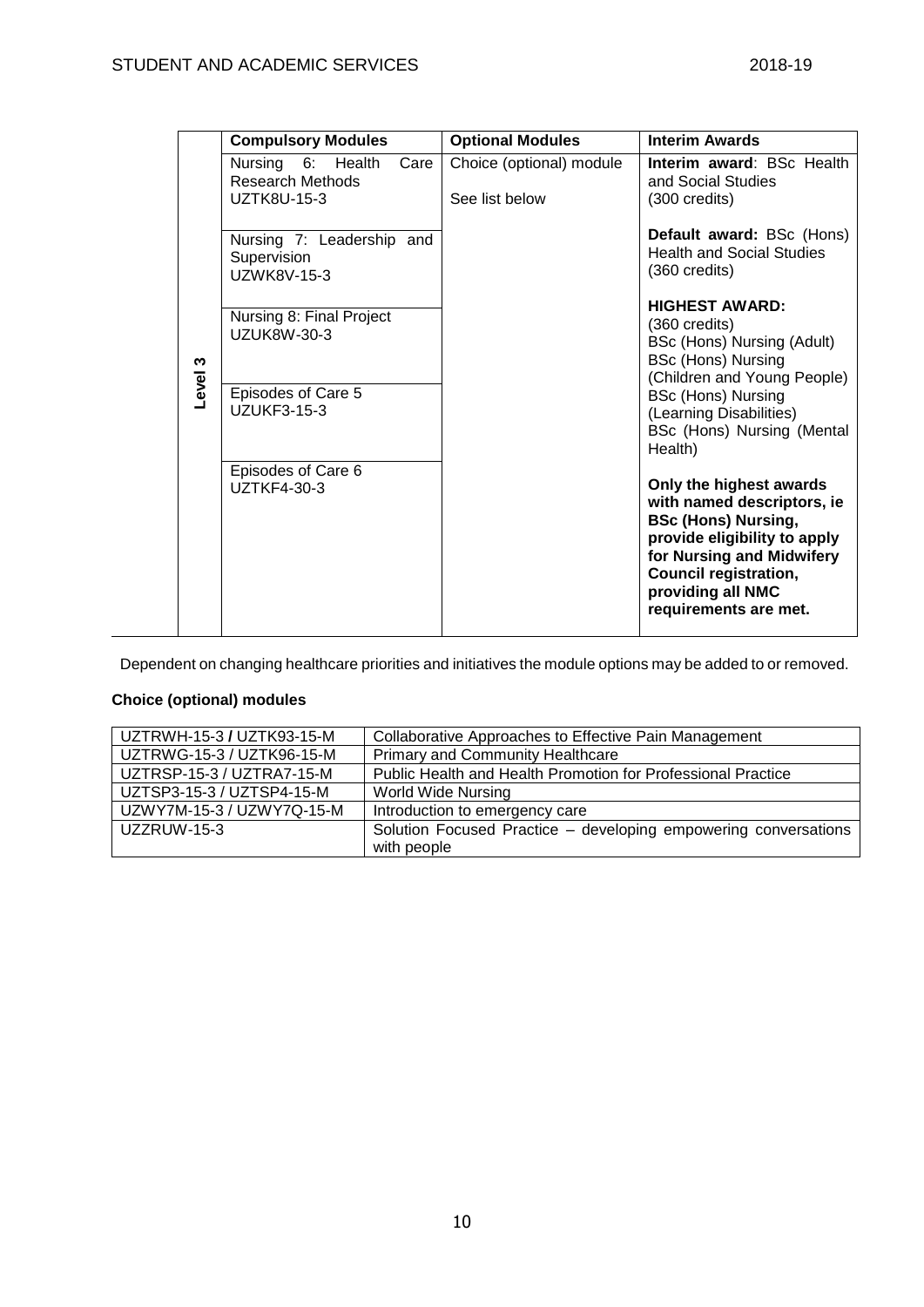## **Part 5: Entry Requirements**

The University's Standard Entry Requirements apply with the following additions/exceptions\*:

## **Entry Criteria**

 Functional skills level 2 in Maths and English / grade C / 4 GSCE Maths and English or equivalent and

• NVQ level 3 / BTEC or equivalent

Tariff points as appropriate for the year of entry - up to date requirements are available through the degree apprenticeship webpages:

[www1.uwe.ac.uk/business/degreeapprenticeships/currentdegreeapprenticeships.aspx](https://www1.uwe.ac.uk/business/degreeapprenticeships/currentdegreeapprenticeships.aspx) 

Candidates must be in employment in a health or social care role.

**Accreditation of prior (experiential) learning** will be evaluated on an individual basis in accordance with university regulations and NMC standards (1.5 and 1.6) for pre–registration nursing education.<br>Where a student has studied and gained credit in Where a student has studied and gained credit in a similar subject then Accreditation of Learning (AL) may be applied for. Accreditation of Experiential Learning (AEL) relates to learning achieved through experience gained outside formalised learning arrangements and may also be applied for.

Please see link below for further information and an application form: <http://www1.uwe.ac.uk/students/academicadvice/academiccredits/accreditedlearning.aspx>

Applicants whose first language is not English must have a minimum IELTS of 7.0 in written and spoken English to meet NMC requirements; Part 3: Standards for pre-registration nursing programmes (2018) point 1.1.5.

### **Health assessment/declaration/vaccinations**.

Confirmation from employer that Occupational Health status is satisfactory

**Disclosure of Criminal Background** - the Rehabilitation of Offenders Act 1974 does not apply and all convictions, including those which are spent, must be disclosed. This is in accordance with the Rehabilitation of Offenders Act 1974 (Exceptions) Order 1975. Applicants who are offered a place must undergo a Disclosure and Barring Service (DBS) check and will be required to complete a Disclosure Application Form. All information will be treated in confidence and only taken into account when absolutely necessary. Confirmation from the employer that the requirements for DBS have been met is satisfactory.

## **Part 6: Reference Points and Benchmarks**

The design of the BSc (Hons) Nursing (Adult/ Children and Young People/ Learning Disabilities and Mental Health) has been developed with reference to a number of key guidelines, policies and strategies. External influences have been considered e.g. professional body requirements including NMC standards (2018), Subject benchmarks and Department of Health policies listed below.

Registered Nurse - [Degree \(NMC 2018\) Apprenticeship Standards](https://www.instituteforapprenticeships.org/apprenticeship-standards/registered-nurse-degree-nmc-2018/) [Standards for proficiency for Registered Nurses](https://www.nmc.org.uk/standards/standards-for-nurses/standards-of-proficiency-for-registered-nurses/) [Standards for pre-registration nursing programmes](https://www.nmc.org.uk/standards/standards-for-nurses/standards-for-pre-registration-nursing-programmes/)

## **[Strategy 2020](http://www1.uwe.ac.uk/about/corporateinformation/strategy.aspx)**

The UWE Bristol Strategy for 2020 (UWE, 2013) sets out a confident and ambitious future and focuses on an ultimate goal - transforming futures - through research, learning and teaching and knowledge exchange. UWE Bristol's ambition is known nationally and internationally as the best university for: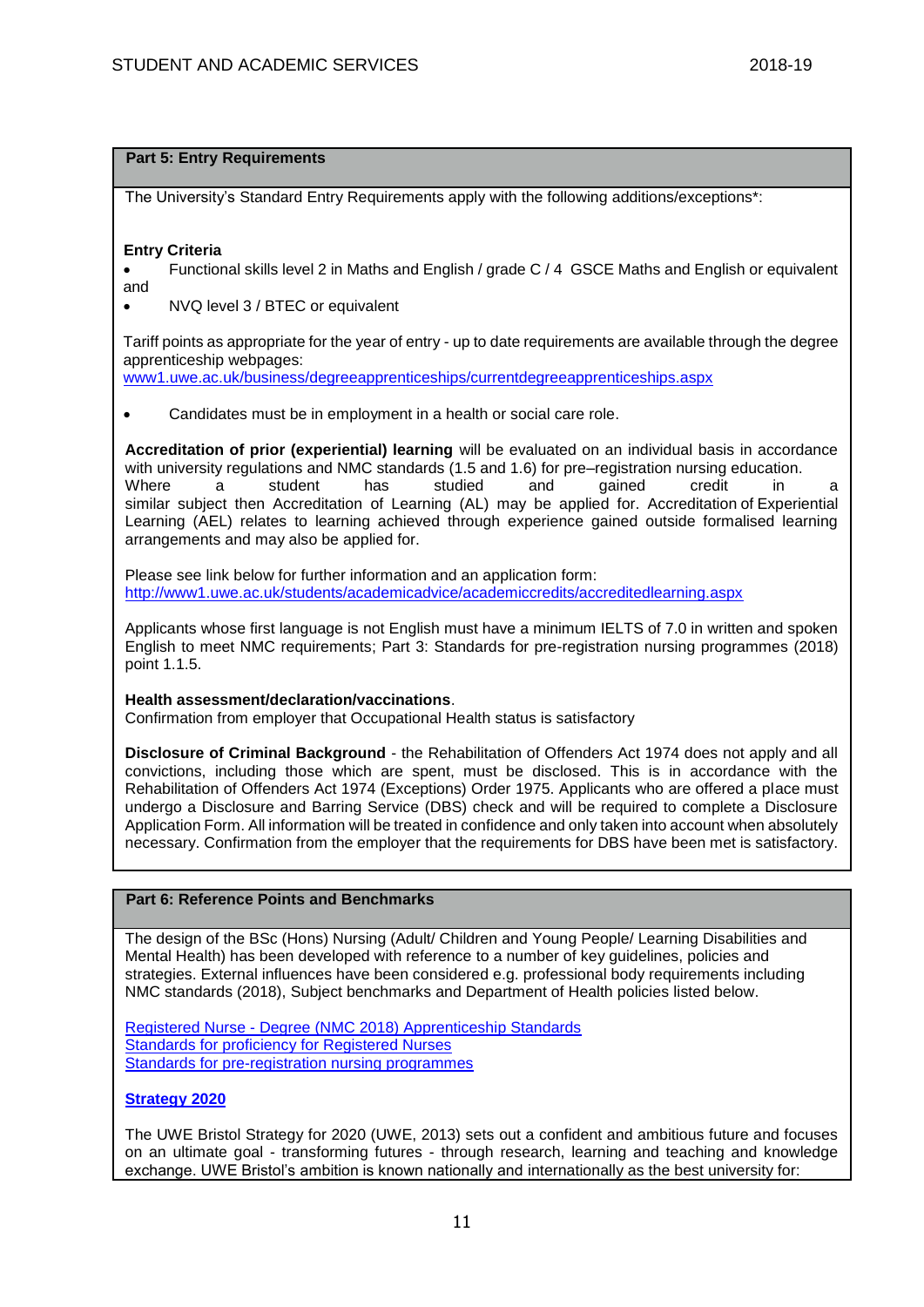- Professionally recognised and practice-oriented programmes, which contribute to an outstanding learning experience and generate excellent graduate employment opportunities and outcomes for all learners
- Connecting and working with our local and regional economy, businesses and communities and international partners to advance knowledge, and to advance the health, sustainability and prosperity of our locality and region
- Being digitally advanced, agile and responsive in the way we work, embracing and leading change to create new sustainable opportunities
- Being inclusive and global in outlook and approach

The UWE Bristol Strategy 2020 (UWE, 2013) priorities are located in four domains which are Outstanding learning; Ready and able graduates; Research with impact and Strategic partnerships, connections and networks

## **[University policies](http://www1.uwe.ac.uk/aboutus/policies)**

The programme aligns to UWE's strategic ambition through ensuring that students experience outstanding learning and teaching. BSc (Hons) Nursing graduates will be ready and able to make a positive contribution to society through their particular field of practice. <http://www1.uwe.ac.uk/about/corporateinformation/policies.aspx>

- Academic Regulations
- Assessment and Feedback Policy
- Disclosure and Barring Policy and Procedure
- Enhancement Framework for Academic Programmes and Practice

## **External**

- British Pain Society (2018) Pre-registration Pain Education A Practical Guide to Incorporating Pain Education into Pre-Registration Curricula for Healthcare Professionals in the UK [Available](https://www.britishpainsociety.org/static/uploads/resources/files/BPS_Pre-registration_Practical_Guide_Feb_2018_1wsCBZo.pdf)
- Department of Health (2016) Making a difference in Dementia: Nursing vision and strategy: refreshed edition [Available](https://assets.publishing.service.gov.uk/government/uploads/system/uploads/attachment_data/file/554296/Dementia_nursing_strategy.pdf)
- Department of Health (2016) National Framework for children and young people's continuing care [Available](https://assets.publishing.service.gov.uk/government/uploads/system/uploads/attachment_data/file/499611/children_s_continuing_care_Fe_16.pdf)
- Department of Health (2012) Liberating the NHS: No decision about me without me. London: The Stationery Office. [Available](https://share.uwe.ac.uk/sites/car/PSRB%20NMC%20Accreditation%20BSc%20Nursing%20Apprenticeship/Event%20Documentation/Programme%20Documentation/01.%20Programme%20Specification/•%09https:/webarchive.nationalarchives.gov.uk/20121111131010/http:/www.dh.gov.uk/en/Consultations/Liveconsulta/DH_134221)
- Department of Health (2012) Transforming care: A national response to Winterbourne View Hospital, Final Report. London: Department of Health. [Available](https://assets.publishing.service.gov.uk/government/uploads/system/uploads/attachment_data/file/213215/final-report.pdf)
- Health Education England (2018) National Framework for Simulation Based Education (SBE) [Available](https://www.hee.nhs.uk/sites/default/files/documents/National%20framework%20for%20simulation%20based%20education.pdf)
- Health Education England (2018) Maximising Leadership Learning in the Pre-Registration Healthcare Curricula. [Available](https://www.hee.nhs.uk/sites/default/files/documents/Guidelines%20-%20Maximising%20Leadership%20in%20the%20Pre-reg%20Healthcare%20Curricula%20%282018%29.pdf)
- Higher Education Academy (2016) Quality Assurance Framework for Biosciences Education in Nursing Learning Outcomes for Biosciences in Pre-registration Nursing Programmes. [Available](https://www.heacademy.ac.uk/system/files/bine_biosciences_qa_framework_b-qaf_july_16.pdf)
- NHS England (2016) Leading Change, Adding Value A framework for nursing, midwifery and care staff. [Available](https://www.england.nhs.uk/wp-content/uploads/2016/05/nursing-framework.pdf)
- NHS England (2017) Five year forward view for mental health. [Available](https://www.england.nhs.uk/wp-content/uploads/2016/02/Mental-Health-Taskforce-FYFV-final.pdf)
- NHS England (2017) A Health and Care Digital Capabilities Framework. [Available](https://www.hee.nhs.uk/sites/default/files/documents/Digital%20Literacy%20Capability%20Framework%202018.pdf)
- NHS England (2017) Five Year forward view for mental health: one year on. [Available](https://www.england.nhs.uk/wp-content/uploads/2017/03/fyfv-mh-one-year-on.pdf)
- NHS England (2017) Next steps on the NHS Five Year forward view [Available](https://www.england.nhs.uk/wp-content/uploads/2017/03/NEXT-STEPS-ON-THE-NHS-FIVE-YEAR-FORWARD-VIEW.pdf)
- NHS England (2018) Clinical informatics and digital delivery in health and care: a career framework outline. [Available](https://improvement.nhs.uk/documents/3255/Digital_career_framework_for_nurses_and_AHPs_sep2018.pdf)
- NHS England (2019) The NHS Long Term Plan. [Available](https://www.longtermplan.nhs.uk/)
- Nursing and Midwifery Council (2018) Standards for Pre-registration Nursing Education. London. [Available](https://www.nmc.org.uk/standards/standards-for-nurses/)

12